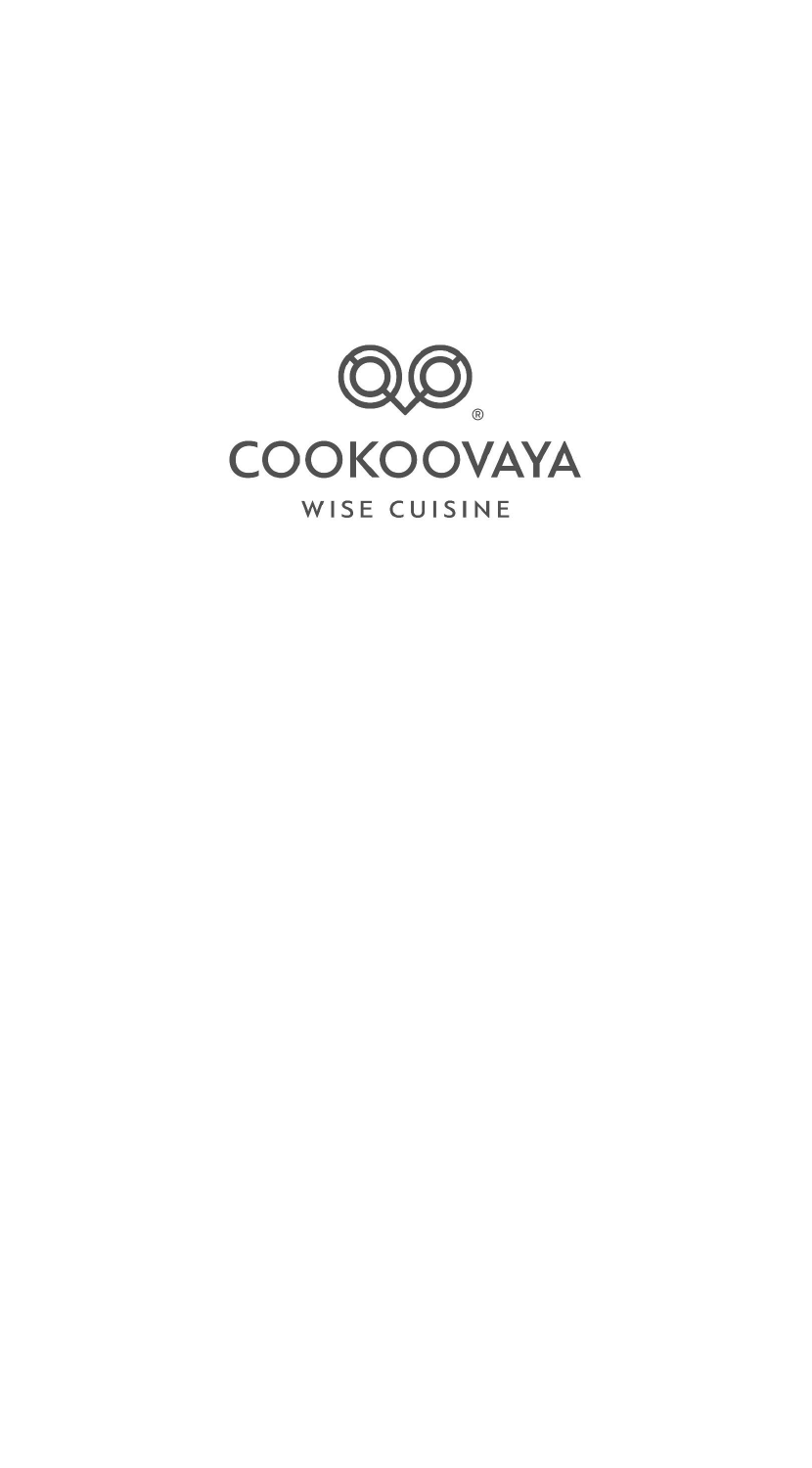### COOKOOVAYA®HOUSEWINE

**Malagousia-Sauvignon Blanc** Bottle € 19,50

Glass € 5,00

#### **Assyrtiko**

Bottle € 19,50 Glass  $\epsilon$  5,00

**Rosé-Syrah** Bottle € 19,50 Glass € 5,00

**Merlot-Cabernet Sauvignon** Bottle € 19,50 Glass  $\epsilon$  5,00

The House Wine evolved from our desire to offer Cookoovaya guests the option of a high quality bottled wine. We participate actively in the production, from viticulture to the vinification. Gkirlemis Winery is located at Prosilia, Polydentri village at Domokos plateau. At the 350 acres vineyard of excellent terroir, 12 different grape varieties are grown with respect to the environment and deep care.



The four labels of the house wine which were designed by Chris Trivizas Creative Studio won two Merits at EVGE (Greek graphic design and illustration awards) for logotype and packaging and a Merit Award at Hiiibrand (International design awards).



Branding and logo work for Cookoovaya House Wine were awarded a commendation at the Greek Graphic Design and Illustration awards EVGE in 2015.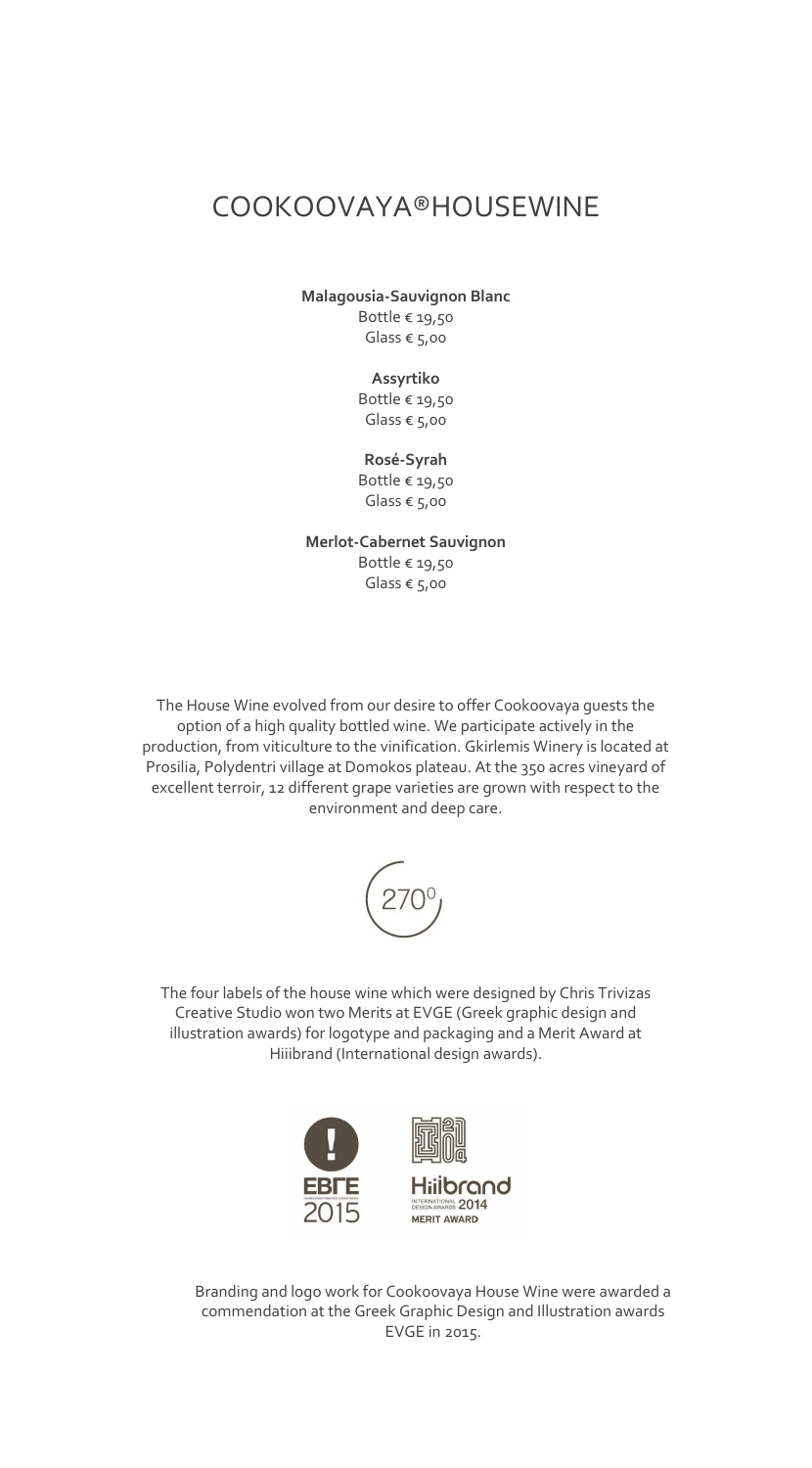### **COCKTAILS**

**Citrus Gin Tonic** Gin Hendrick's, tonic, rosmary, lemon and orange 10,00€ **Cucumber Gin Tonic** Gin Mare, tonic, cucumber and fresh pepper 10,00€ **Paloma** Don Julio Tequila, grapefruit soda, lime and salt with spices 10,00€ **Rum fashioned** Diplomatico Reserva, red cherry and caramel syrup 10,00€ **Amaretto & Masticha Sour** Disaronno Amaretto , Masticha Skinos and lemon juice 10,00€

### By the Glass

#### Whites

**Malagouzia, Anatolikos Ampelonas** Malagouzia - Assyrtiko, bio, Xanthi, 2020 8,00€

> **Chardonnay Gerovasileiou** Epanomi, 2021 9,00 €

**Santorini, Karamolengos Estate** Assyrtiko, Santorini, 2019 10,00 €

**Rhapsody 22, Britzikis Estate** Tinaktorogos, Olympia, 2016 13,00€

Rose

**Domaine Costa Lazaridi** Merlot-Agiorgitiko-Grenache, Drama 2021 9,50€

Reds

**Alargo, Douloufakis Wines** Syrah, Crete, 2018 7,50€

**Ramnista, Kir-Yianni Winery** Xinomavro, Naoussa, 2017 8,00€

**Cyrus One, La Τour Melas** Merlot-Cab. franc-Agiorgitiko, Achinos, 2020 8,50€

**Alpha Estate** Syrah-Xinomavro-Merlot, Florina, 2017 10,50€

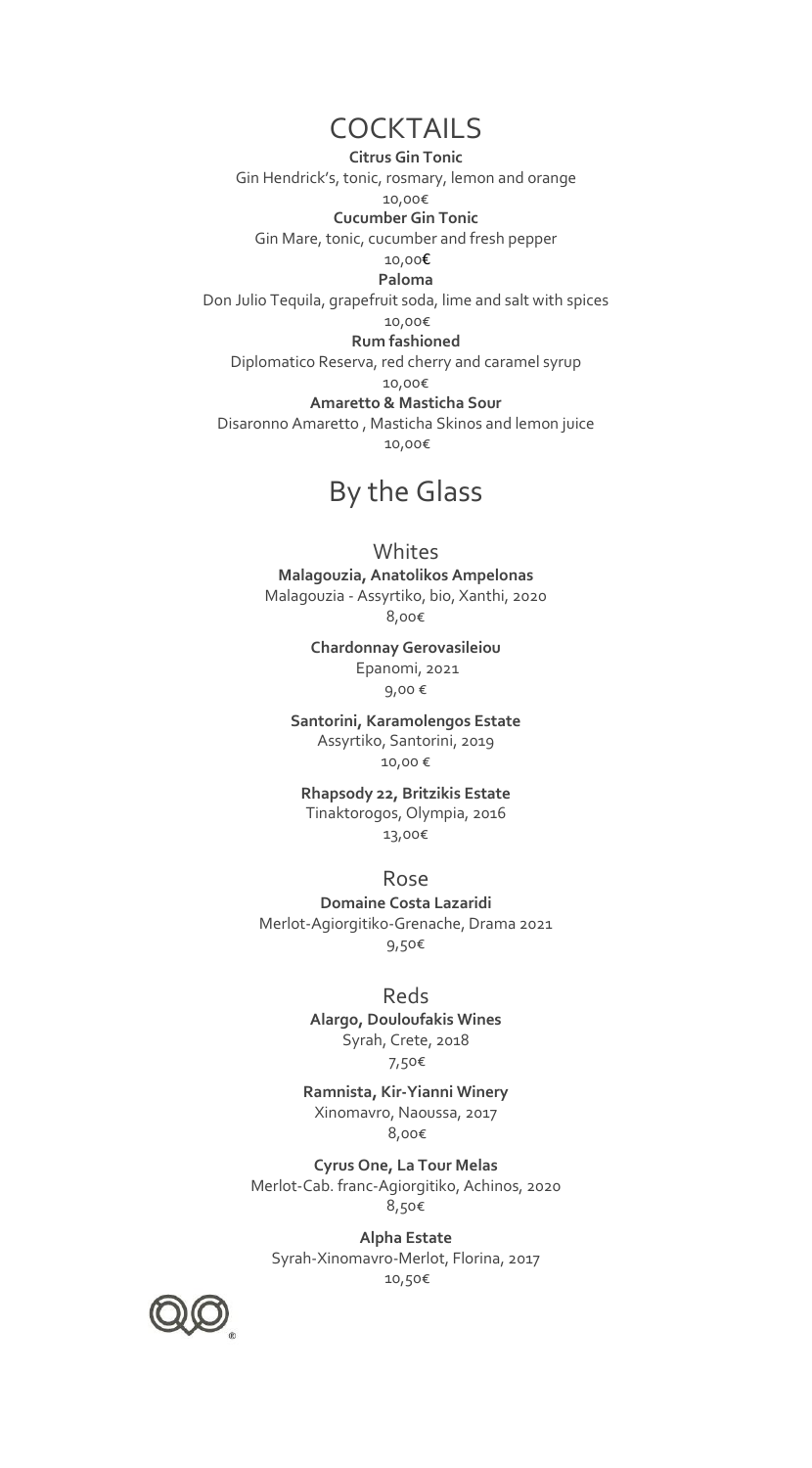# MAGNUM

### **Whites**

#### **Malagouzia, Domaine Gerovasileiou** Epanomi, 2021 88,00€

Rose

#### **Whispering Angel, Caves d' Esclans** Grenache-Rolle-Syrah-Tibouren, Provence, 2020 105,00€

### Reds

**Dafnios, Douloufakis Wines** Liatiko, Crete, 2017 61,00€

**Avaton, Domaine Gerovasileiou** Limnio – Mavroudi - Mavrotragano, Epanomi, 2016 98,00€

> **Kokkinomylos, Tselepos Wines** Merlot, Arcadia, 2018 115,00€

**Cyrus One, La Τour Melas** Merlot-Cab. franc-Agiorgitiko, Achinos, 2017 115,00€

**Domaine Gerovasileiou** Syrah-Merlot-Limnio, Epanomi, 2014 Double Magnum 3Lt 310,00€

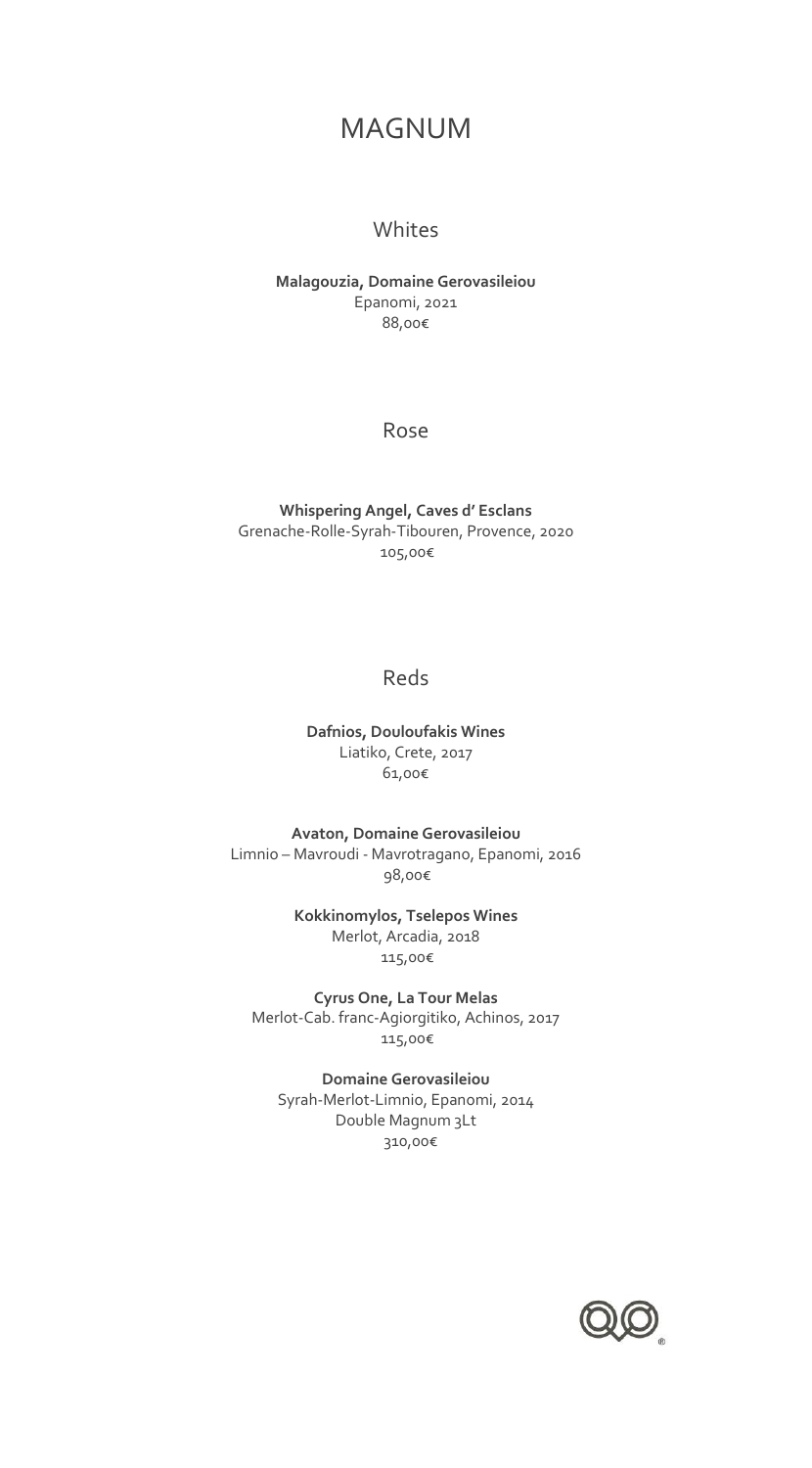# BUBBLES & CHAMPAGNES

#### **Moscato d'Asti, Pietro Forno** Tenuta il Falchetto, Itali, 2020 25,00€

**Brut Cuvee Speciale, Karanikas** Xinomavro, Amindaio, 2019 29,00€

**Akakies Rose, Kyr - Yiannis** Xinomavro, Naousa, 2020 32,00€

**Amalia Brut, Tselepos Wines** Moschofilero, Arcadia, NV 34,00€

**Prosecco Valdobbiadene, Santa Margherita** Glera, Italy 36,00€

**Taittinger Brut Reserve** Chardonnay-Pinot Noir-Semillon, Champagne, NV, France 115,00€

**Taittinger Brut Prestige Rosé** Pinot Noir- Chardonnay-Pinot Meunier, Champagne, NV, France 135,00€

> **Pierre Gimonnet & Fils, Special Club 2014** Blanc de Blancs, Chardonnay, Champagne, France 150,00€

**Deutz, Amour de Deutz Rosé Brut Millesime 2008** Pinot noir-Chardonnay, Champagne, France 308,00€

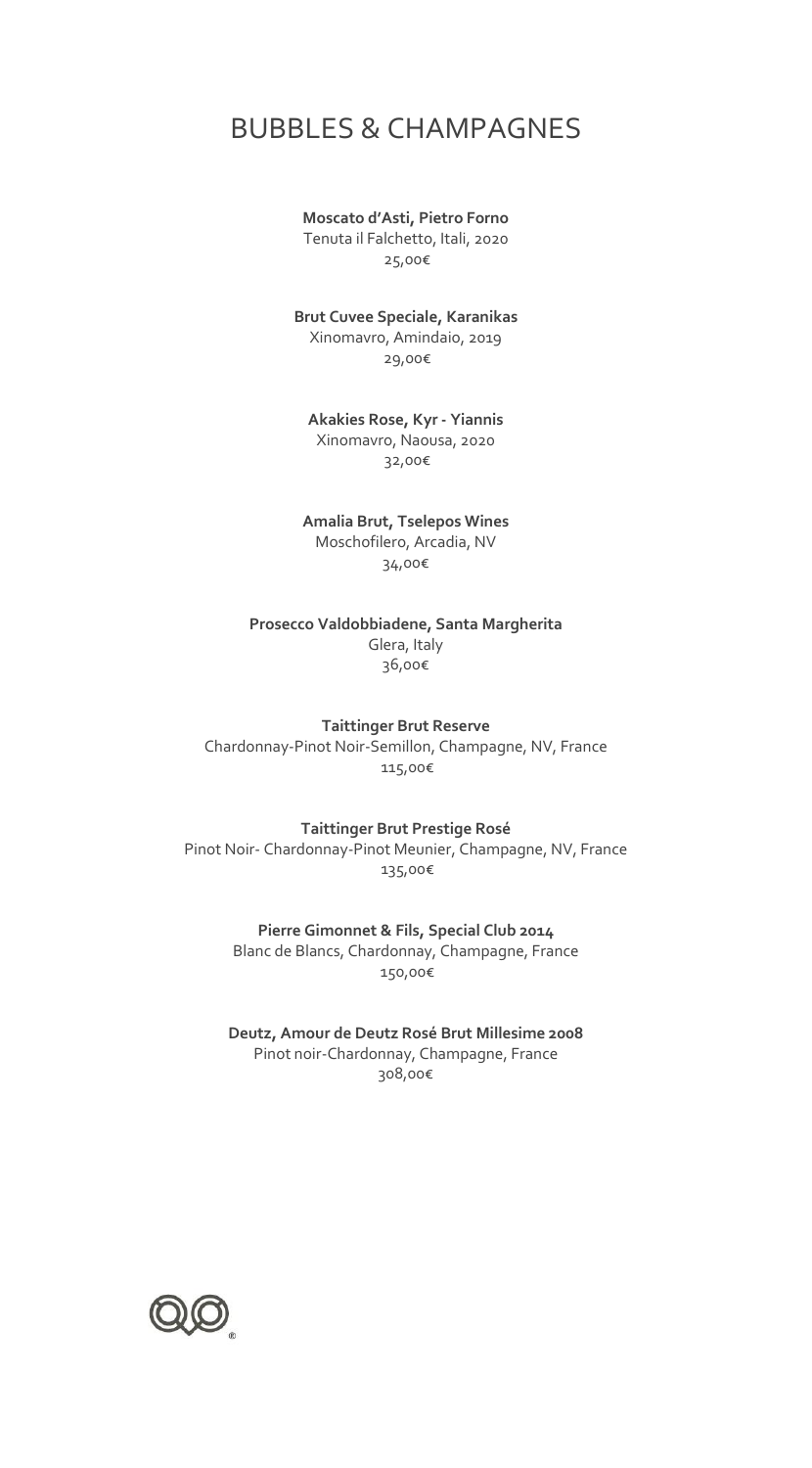### WHITE WINES

**"F", Domaine Foivos** Muscat-Assyrtiko, Euboea, 2021 25,00€

**Muscat, Papargyriou Winery** Muscat-Assyrtiko, Corinth, 2021 25,00€

**Moschofilero, Bosinakis Winery** Mantinia, 2020 28,00€

**Malagouzia, Zafirakis Estate** Tirnavos, 2021 28,00€

**Techni Alipias** Sauvignon Blanc-Assyrtiko, Drama, 2021 30,00€

**Stone Hills, Palivos Estate** Malagousia-Chardonnay, Korinthia, 2021 30,00€

#### **Sauvignon Blanc, Karypidis Wines** Larissa, 2021 31,00€

**Domaine Biblia Chora** Sauvignon Blanc - Assyrtiko, Paggeon, 2021 33,00€

> **Malagouzia Gerovasileiou** Epanomi, 2021 36,00€

**Dialogos, Domaine Dyo Ipsi** Assyrtiko-Kydonitsa, Peloponnese, 2021 € 37,00

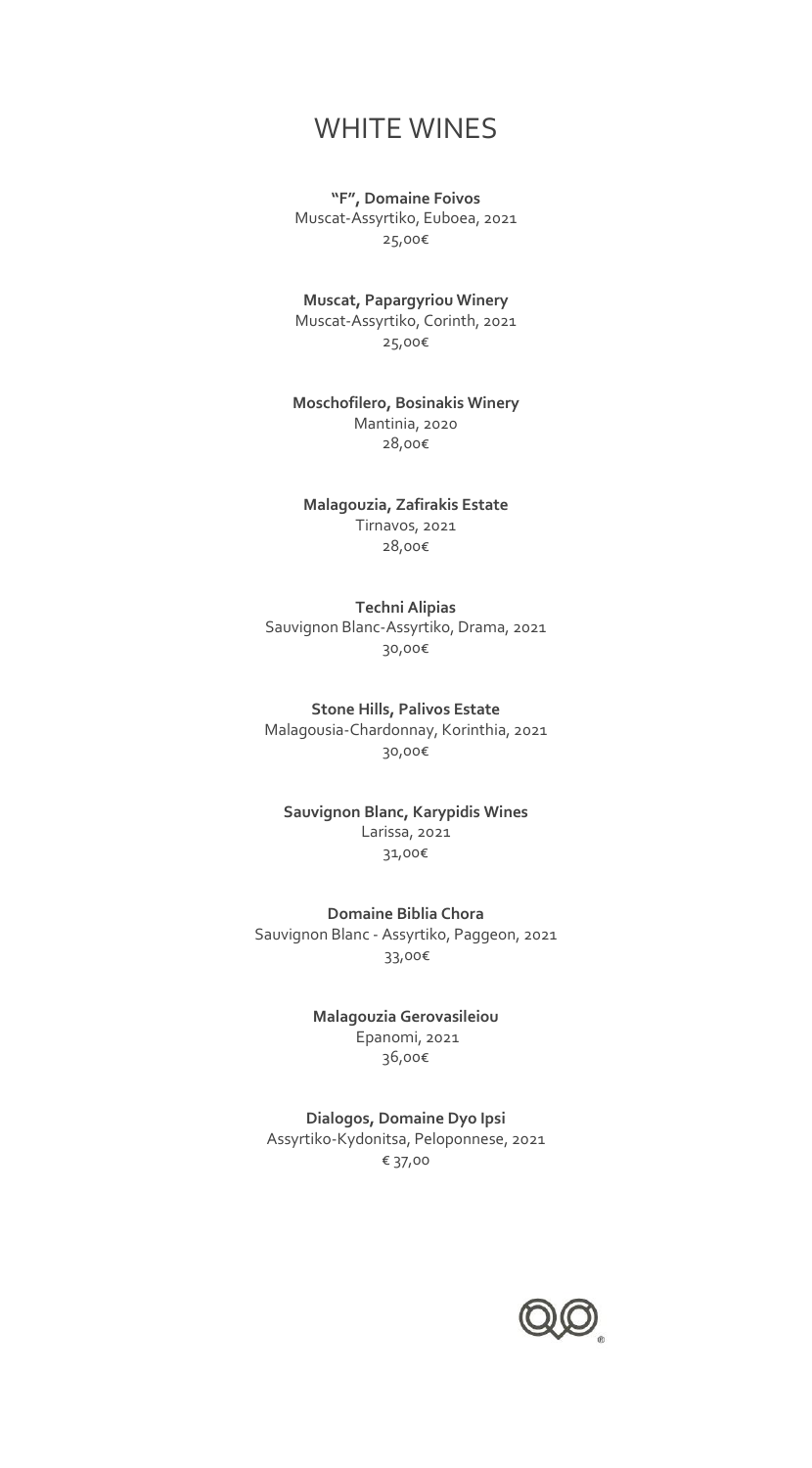### WHITE WINES

#### **Melissopetra, Domaine Tselepos** Gewürztraminer, Arcadia, 2021 38,00€

**Malagouzia, Anatolikos Vineyards** Malagouzia-Assyrtiko, BIO, Xanthi, 2020 39,00€

#### **Sauvignon Blanc, Alpha Estates** Florina, 2021 40,00€

**Emphasis, Domaine Pavlidis** Assyrtiko, Macedonia, 2020 40,00€

**Enstikto, Silva - Daskalakis** Chardonnay-Vidiano, Crete, 2019 43,00€

### **Chardonnay Gerovasileiou** Epanomi, 2021

45,00€

#### **Robola Gentilini** Cephalonia, 2021

46,00€

#### **52 Peaks, Navitas**

Chardonnay, Pieria 2020 47,00€

#### **Viognier Gerovasileiou** Epanomi, 2021 48,00€

**Thalassitis, Gaia Wines,** Assyrtiko, Santorini, 2020 49,00€

**Assyrtiko, Alpha Estates** Florina, 2019 49,00€

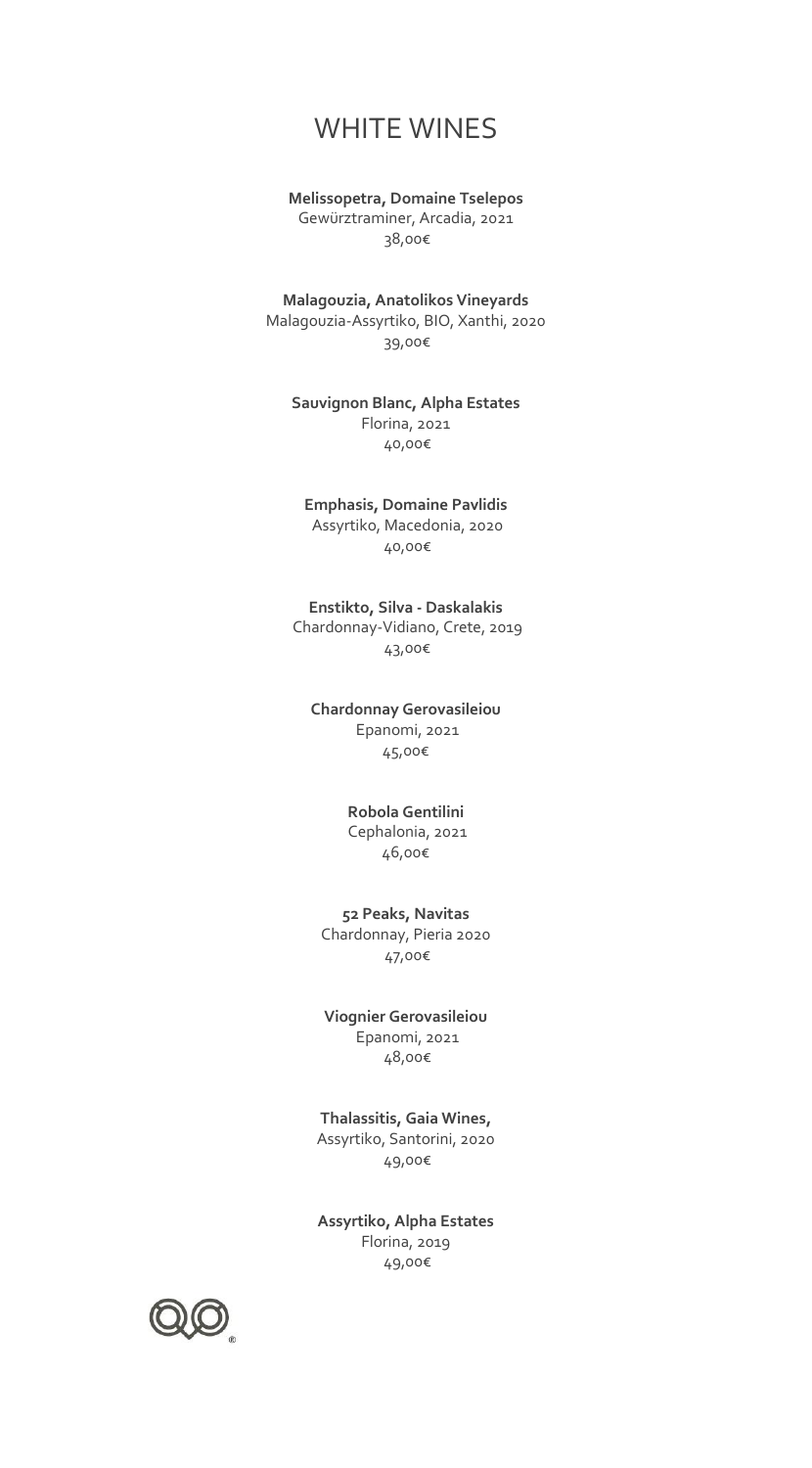# WHITE WINES

**Chardonnay, Katsaros Winery** Olympus 2021 49,00€

**Ntroumo, Kyr-Yianni** Sauvignon Blanc, Thessalia, 2020 50,00€

**Santorini, Karamolegkos Winery** Assyrtiko, Santorini, 2020 50,00€

**Alba Di Munte, Katogi Averof** Traminer, Metsovo, 2021 51,00€

**Vassaltis Vineyards** Assyrtiko, Santorini, 2020 58,00€

**Sign, Brintzikis Estate** Malagouzia - Assyrtiko, Ancient Olympia, 2014 € 61,00Λ

> **Rhapsody 22, Brintzikis Estate** Tinaktorogos, Ancient Olympia, 2016 66,00€

**Nyxteri, Domaine Chatzidakis** Assyrtiko, Santorini, 2019 72,00€

**Αidani, Domaine Chatzidakis** Santorini, 2020 73,00€

**Skytali, Domaine Chatzidakis** Assyrtiko, Santorini, 2019 75,00€

**Cuvee Monsignori, Argyros Estate** Assyrtiko, Santorini, 2018 79,00€

**Kavalieros, Domaine Sigalas** Assyrtiko, Santorini, 2020 105,00€

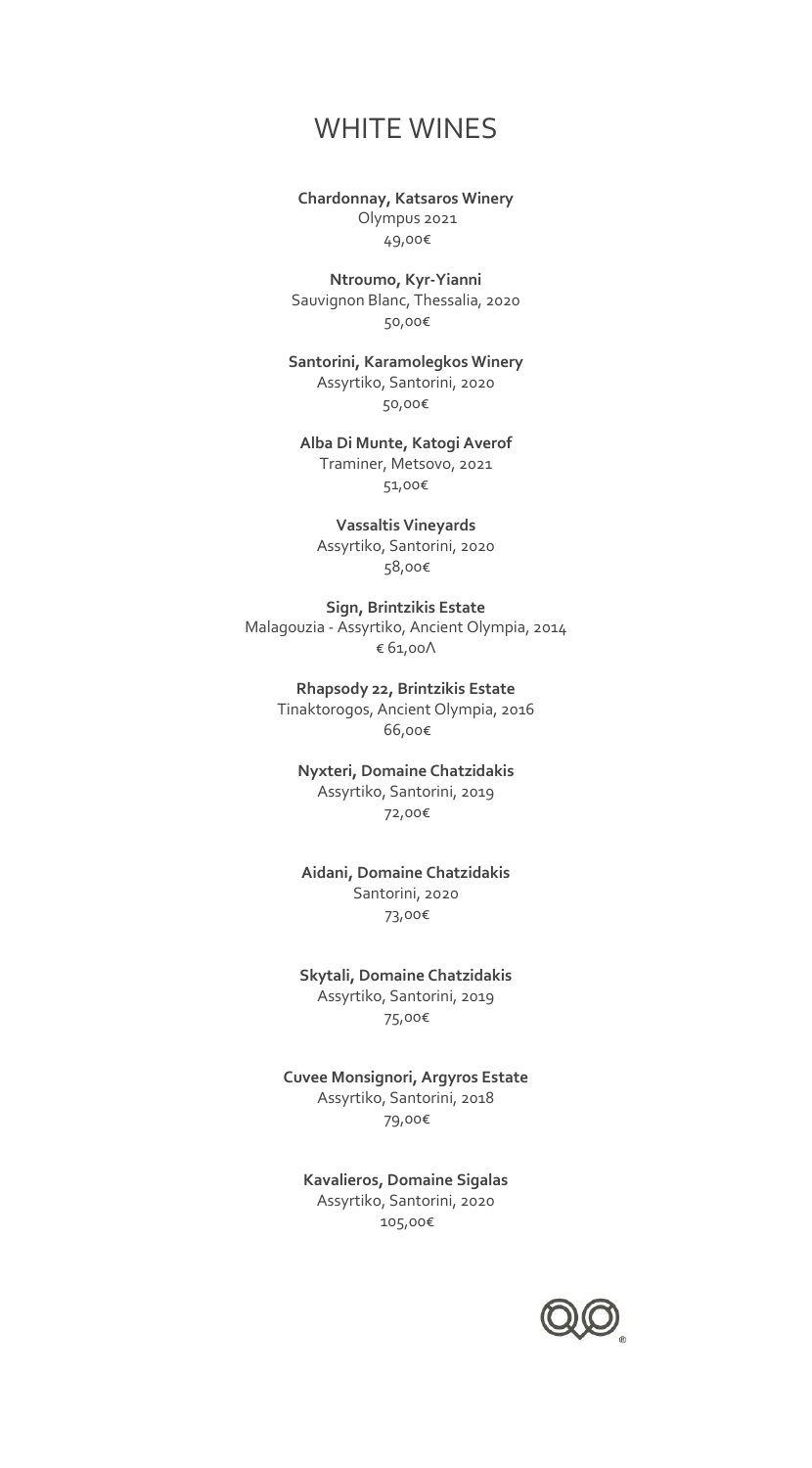### EUROPE – NEW WORLD

#### **Vouvray Classic, Marc Bredif** Chenin Blanc, France, 2020 45,00€

**Castello di Semivicoli, Masciarelli** Trebbiano d'Abruzzo, Italy, 2013 59,00€

> **Chablis Albert Bichot** Chardonnay, France, 2020 62,00€

> > **Riesling, Trimbach**  Alsace, France, 2019 65,00€

**Lugana Reserva, Sergio Zenato** Trebbiano di Lugana, Italy 2018 69,00€

**Catena Alta, Bodega Zapata** Chardonnay, Argentina, 2018 70,00€

**Mâcon Verzé, Domaine Leflaive** Chardonnay, Puligny-Montrachet, France, 2019 78,00€

**Comte Lafond Sancerre Grande Cuvee, Baron Ladoucette** Sauvignon Blanc, France 2017 105,00€

> **Chablis Grand Régnard, Maison Régnard** Chardonnay, Burgundy, France, 2020 105,00€

**Mersault, Terres-Blanches, Regnard** Chardonnay, Cotes de Beaune, France, 2018 140,00€

> **Ca'del Bosco, Curtefranca** Chardonnay, Italy, 2015 140,00€

**Pouilly Fume, Baron De L** Sauvignon Blanc, France 2018 150,00€

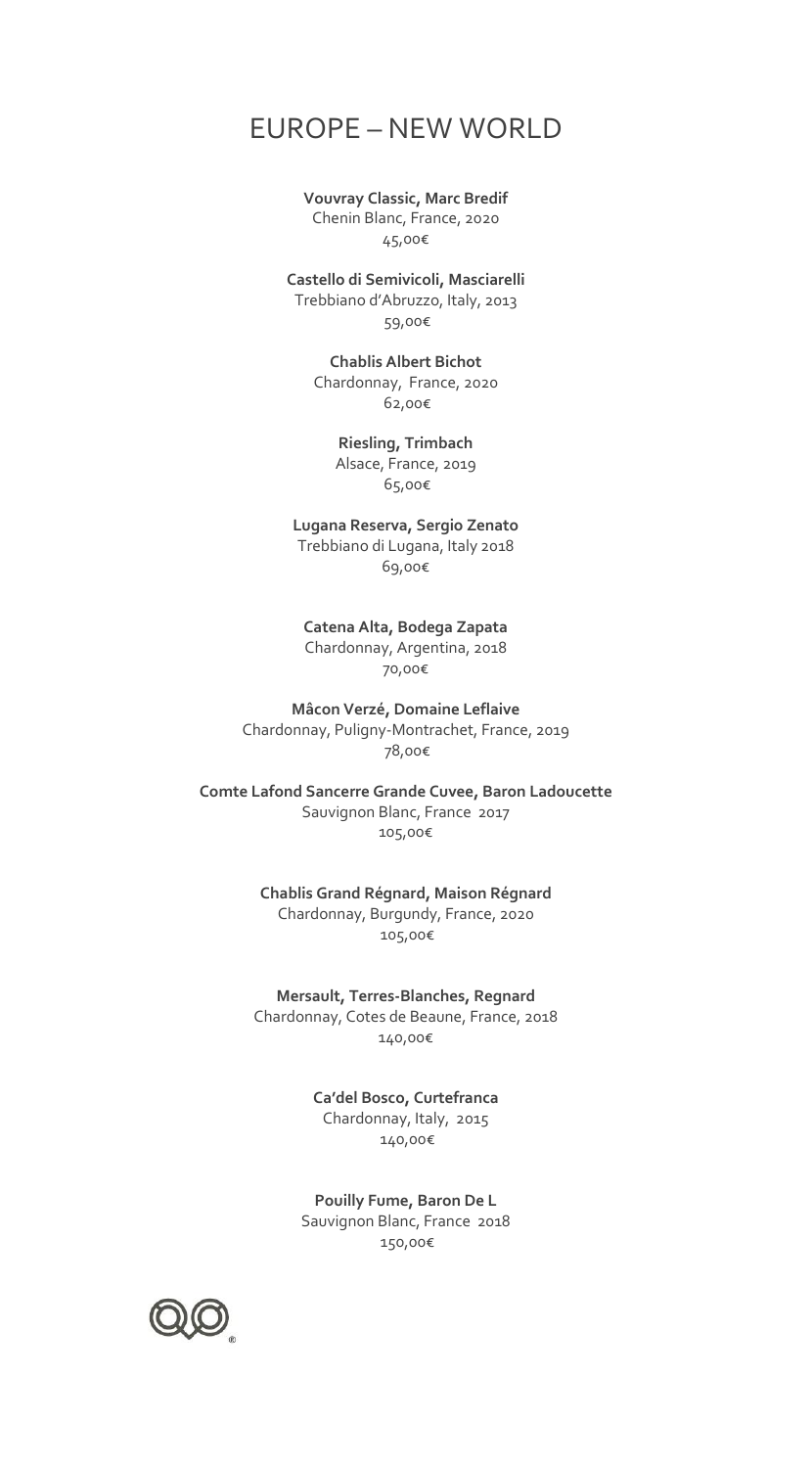# ROZE WINES

**Rosé de Xinomavro, Thymiopoulos Vineyards** Xinomavro, Naousa, 2020 28,00€

**A-muse, Mousses Estate** Sauvignon Blanc-Mouhtaro, Thiva, 2021 € 33,00

**Idylle D'Achinos, La Tour Melas** Grenache-Syrah-Agiorgitiko, Achinos, 2021 € 40,00

**Domaine Costa Lazaridi** Merlot-Agiorgitiko-Grenache, Drama 2021 47,00€

> **Rosé, Alpha Estate** Xinomavro, Macedonia, 2021 53,00€

**Whispering Angel, Caves d' Esclans** Grenache-Mourverde-Syrah, Provence, 2021 56,00€

> **Miraval, Côtes de Provence** Grenache-Cinsault, Provence, 2021 65,00€

**Mavrose, T-Oinos** Mavrotragano-Avgoustiatis,Tinos, 2021 70,00€

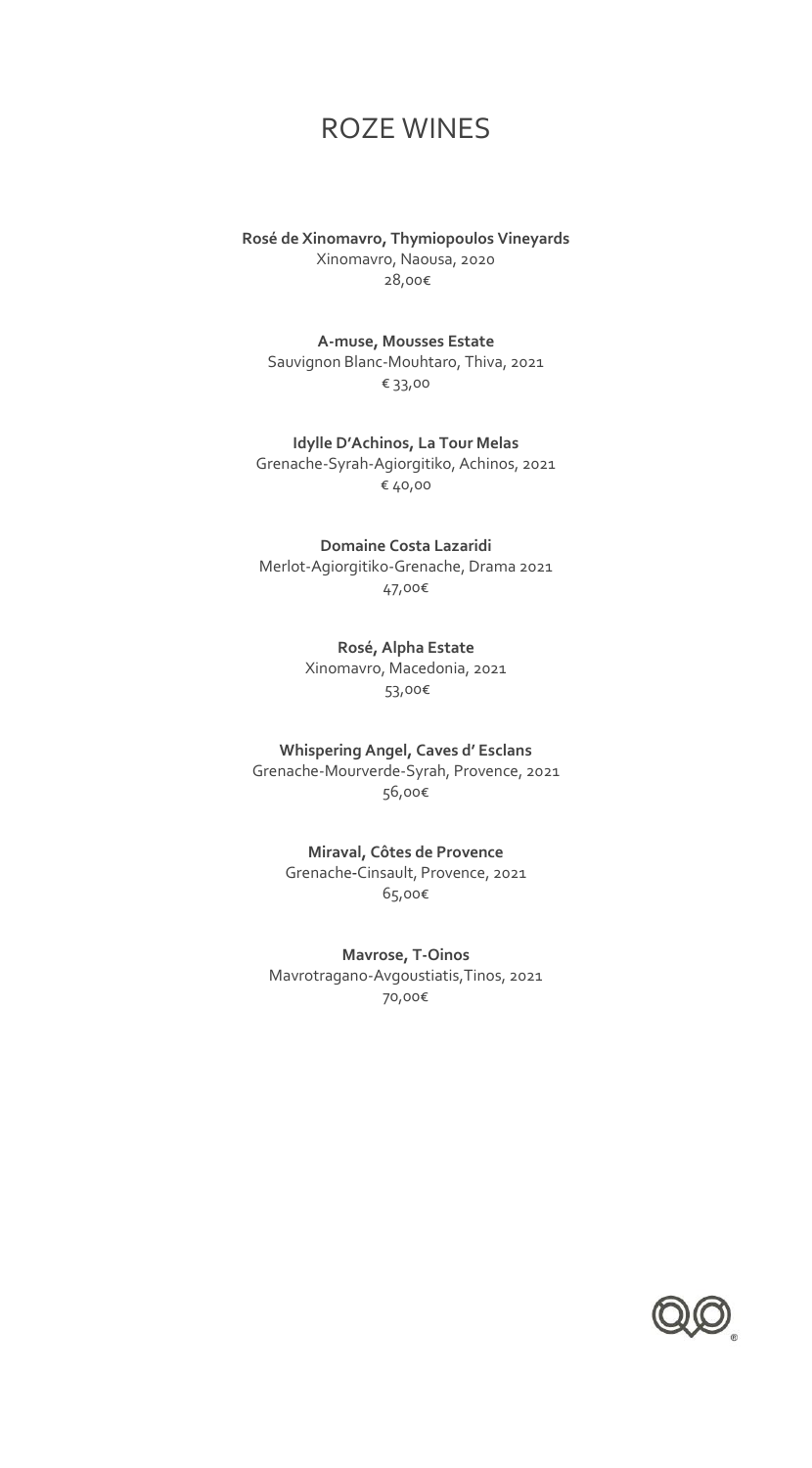#### **Avantis Estate**

Syrah, Euboea, 2019 30,00€

**Alta, Thimiopoulos Estate** Xinomavro, Naoussa, 2019 31,00€

**Domaine Mercouri** Refosco-Mavrodaphne, Ilia, 2019 33,00€

#### **Limnio, Vourvoukelis Winery** Thrace, 2017 33,00€

**Apla, Oenops Wines** Limniona-Mavroudi-Xinomavro, Drama, 2020 33,00€

> **Alargo, Douloufakis Wines** Syrah, Crete, 2018 36,00€

**Antares, Domaine Mercouri** Avgoustiatis-Mourvedre, Ilia, 2018 36,00€

> **Turtles, Alpha Estate** Syrah, Florina 2018 36,00€

**Nemea Reserve, Ktima Dryopi, Tselepos** Agiorgitiko, Nemea, 2018 38,00€

> **Dyo Elies, Kir-Yianni Winery** Syrah – Merlot, Naoussa, 2018 38,00€

**Merlot, Karipidis Estate** Thessalia, 2016 38,00€

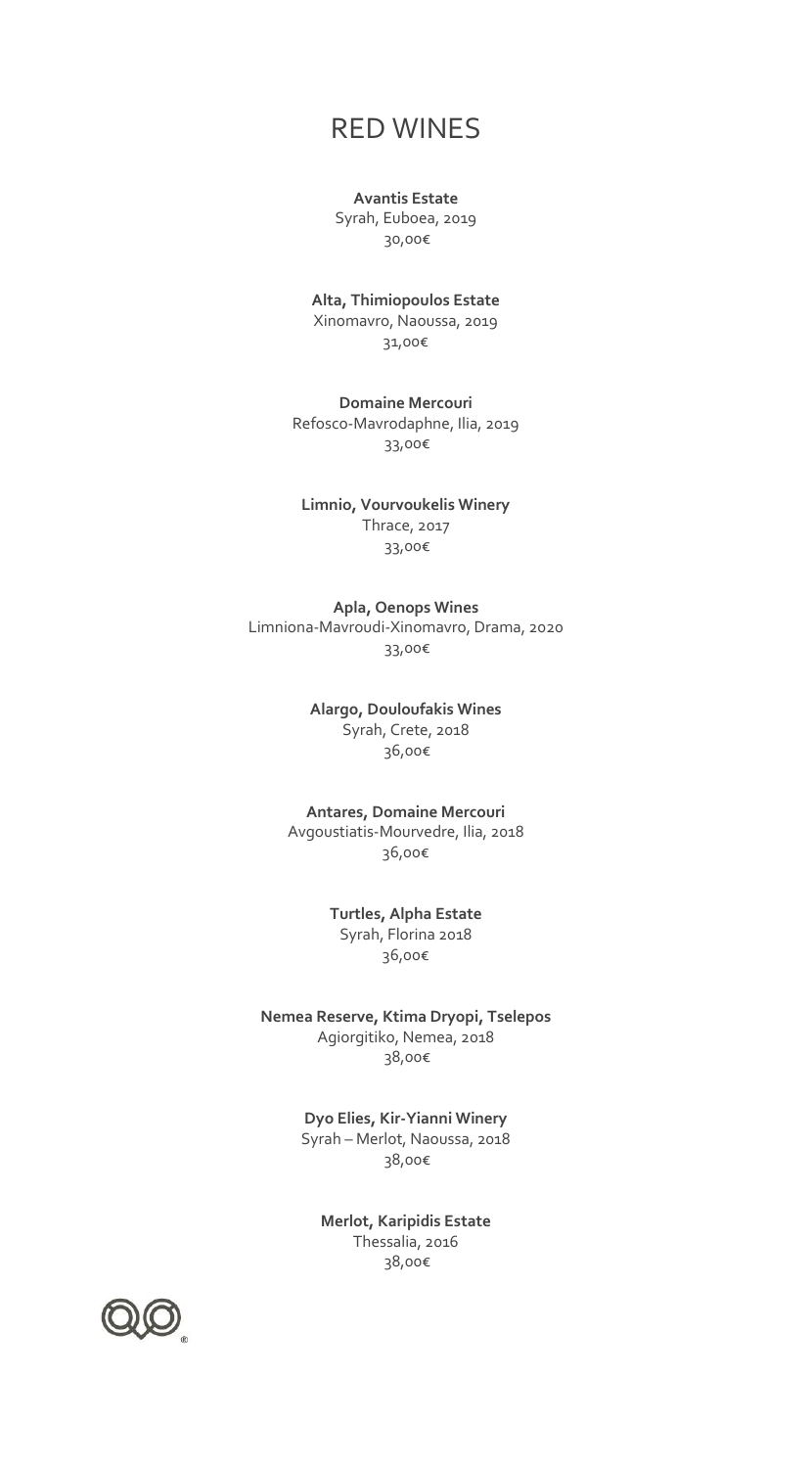### **Ramnista, Kir-Yianni Winery**

Xinomavro, Naoussa, 2017 40,00€

**Thema, Domaine Pavlidis** Syrah-Agiorgitiko, Drama, 2019 40,00€

**Domaine Gerovasileiou** Syrah-Merlot, Epanomi, 2019 41,00€

**Cyrus One, La Τour Melas** Merlot-Cab. franc-Agiorgitiko, Achinos, 2020 43,00€

**Gi & Ouranos, Thymiopoulos Estate** Xinomavro, Naousa, 2019 44,00€

**Tannat, Κτήμα Άλφα** Tannat-Ξινόμαυρο, Φλώρινα, 2018 45,00€

**Areti, Domaine Vivlia Chora** Agiorgitiko, Paggeon, 2014 45,00€

**Xinomavro, Karydas Winery** Naousa, 2018 47,00€

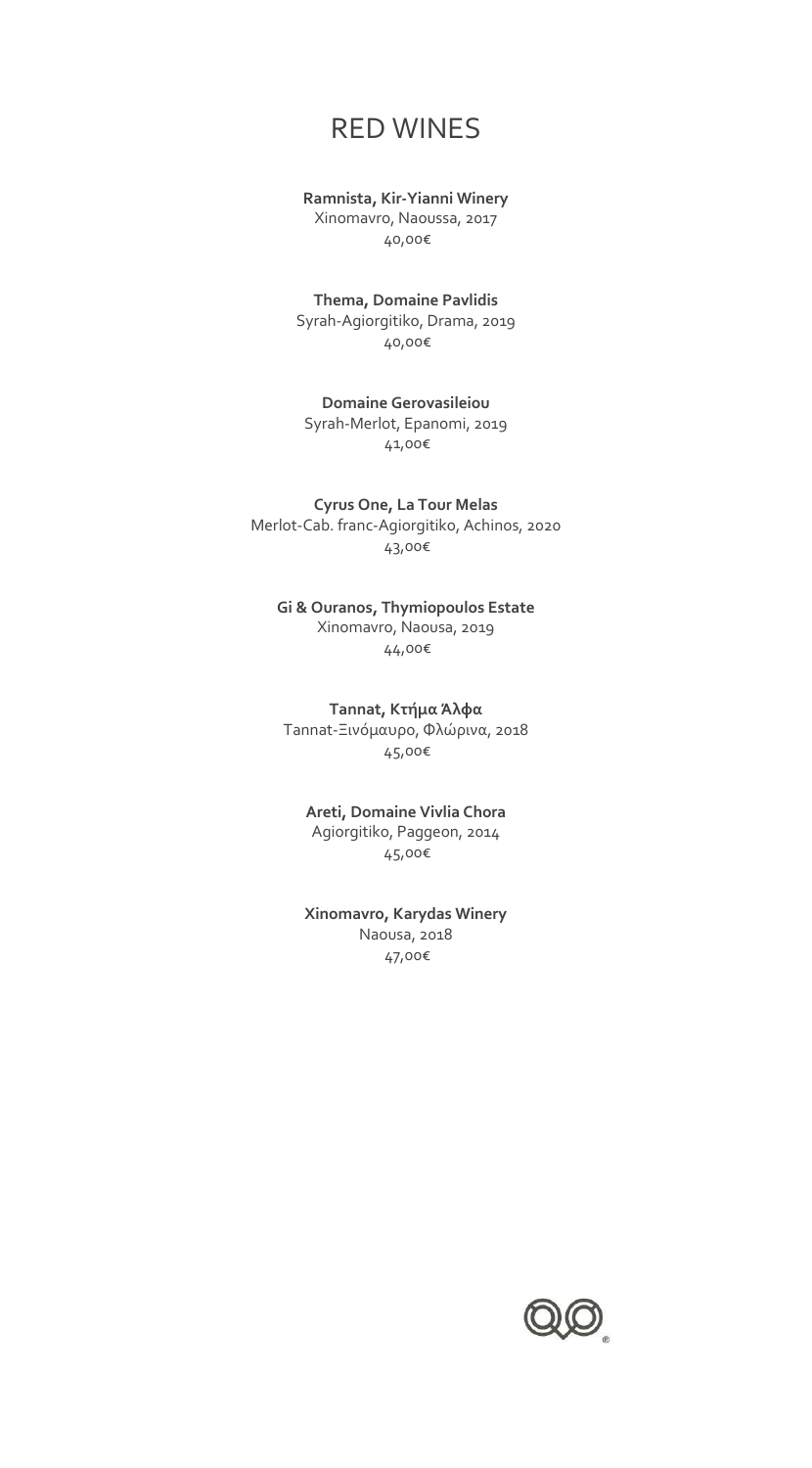#### **Pinot Noir, Alpha Estate** Florina, 2019

48,00€

#### **Limniona, Domaine Zafeirakis** Tyrnavos, Thessaly, 2019 49,00€

#### **Daphne Nera, Domaine Mercouri** Mavrodafni, Letrini, 2017 49,00€

**Le Roi de Montagnes, Papargyriou Estate** Cabernet Sauv.-Touriga Nacional-Mavrodaphne, Coritnh, 2019 55,00€

> **Avaton, Domaine Gerovasiliou** Limnio-Mavroudi-Mavrotragano, Epanomi, 2018 51,00€

**Domaine Katsaros** Cabernet sauvignon-Merlot, Olympus, 2017 52,00€

**Megas Oenos, Domaine Skouras** Agiorgitiko-Cab. sauv., Peloponese, 2018 53,00€

**Alpha Estate** Syrah-Xinomavro-Merlot, Florina, 2018 55,00€

**Rapsani Grande Reserve, Tsantalis Winery** Xinomavro-Stavroto-Krassato, 2014 56,00€

**Yiniets, Rossiu di Munte, Katogi Averoff** Cabernet sauvignon, Metsovo, 2016 57,00€

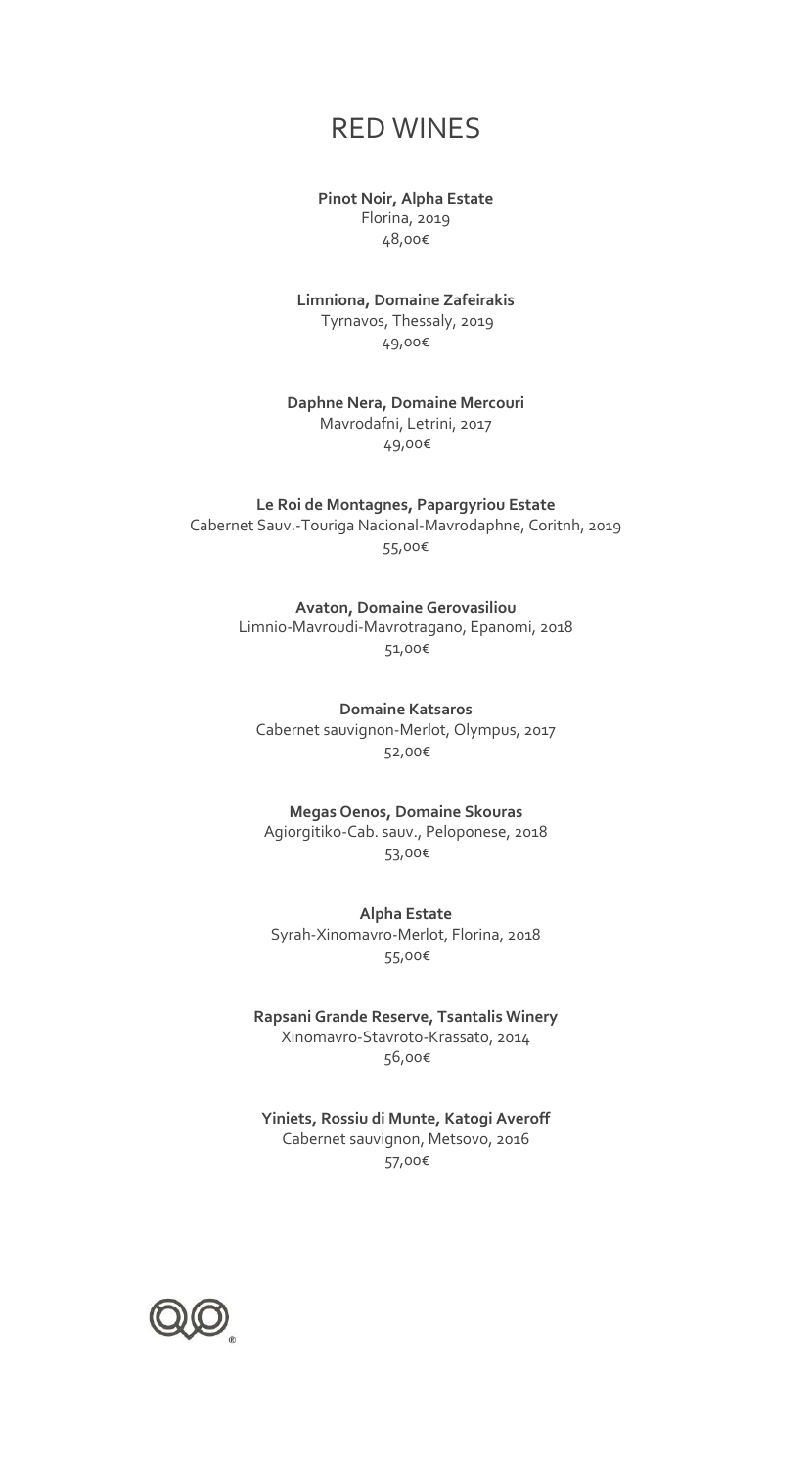**Fine Mavroudi, Anatolikos Vineyards** Mavroudi- Cabernet sauvignon, Thrace, 2019 63,00€

**Le Sang de la Pierre, Aivalis Winery** Agiorgitiko, Nemea, 2020 65,00€

**Avgoustiatis Reserve, Brintzikis Estate** Ancient Olympia, 2015 68,00€

> **Evangelo, Ktima Gerovassiliou** Syrah-Viognier, Epanomi, 2020 69,00€

**Tsapournakos, Vogiatzis Estate** Velvento, 2018 74,00€

**Deux Dieux, Aivalis Estate** Syrah – Agiorgitiko, Nemea, 2019 75,00€

**Mavrotragano, Karamolegos Winery** Santorini, 2019 79,00€

**Trilogia, Domaine Dyo Ipsi** Cabernet sauvignon, Peloponnese 2017 85,00€

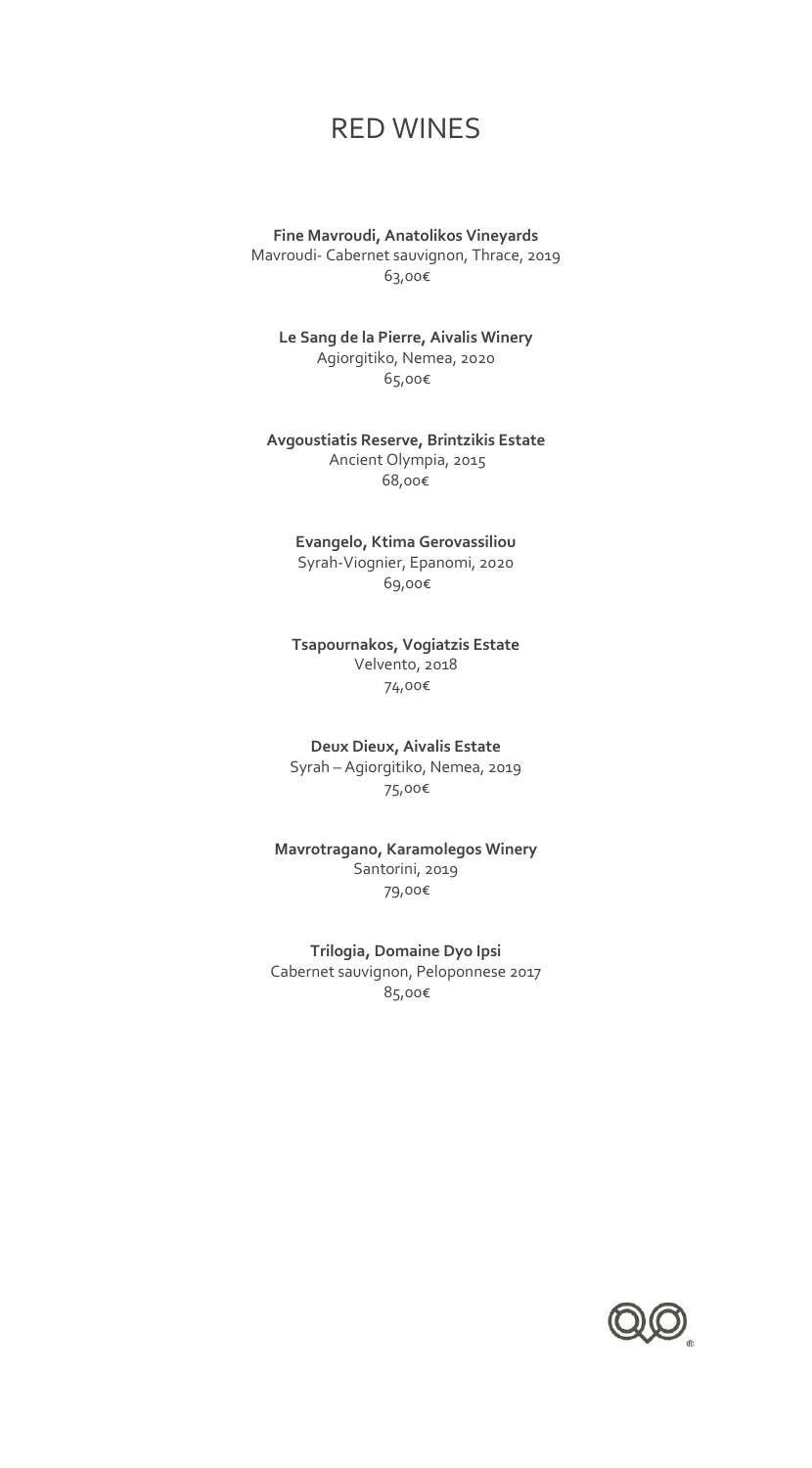# EUROPE – NEW WORLD

**Grolleau Clau de Nell, Anne Claude Leflaive** Cabernet Franc, France 2014 91,00€

> **Rioja Reserva, CVNE Imperial** Rioja, Spain, 2017 95,00€

**Palas Barolo DOCG, Michele Chiarlo** Nebbiolo, Piedmonte, Italy, 2017 100,00€

> **Malbec, Catena Alta** Mendoza, Argentina, 2017 105,00€

**Gevrey – Chambertin Regnard** Pinot Noir, France 2018 140,00€

**Gigondas Hominis Fides, Chateau de St. Cosme** Grenache, France 2017 140,00€

> **Red Blend, Jonata Vineyards** Shiraz-Syrah, California, USA, 2015 145,00€

**Pommard Clos de Ursulines, Albert Bichot** Pinοt Noir, Bourgogne, France, 2017 160,00€

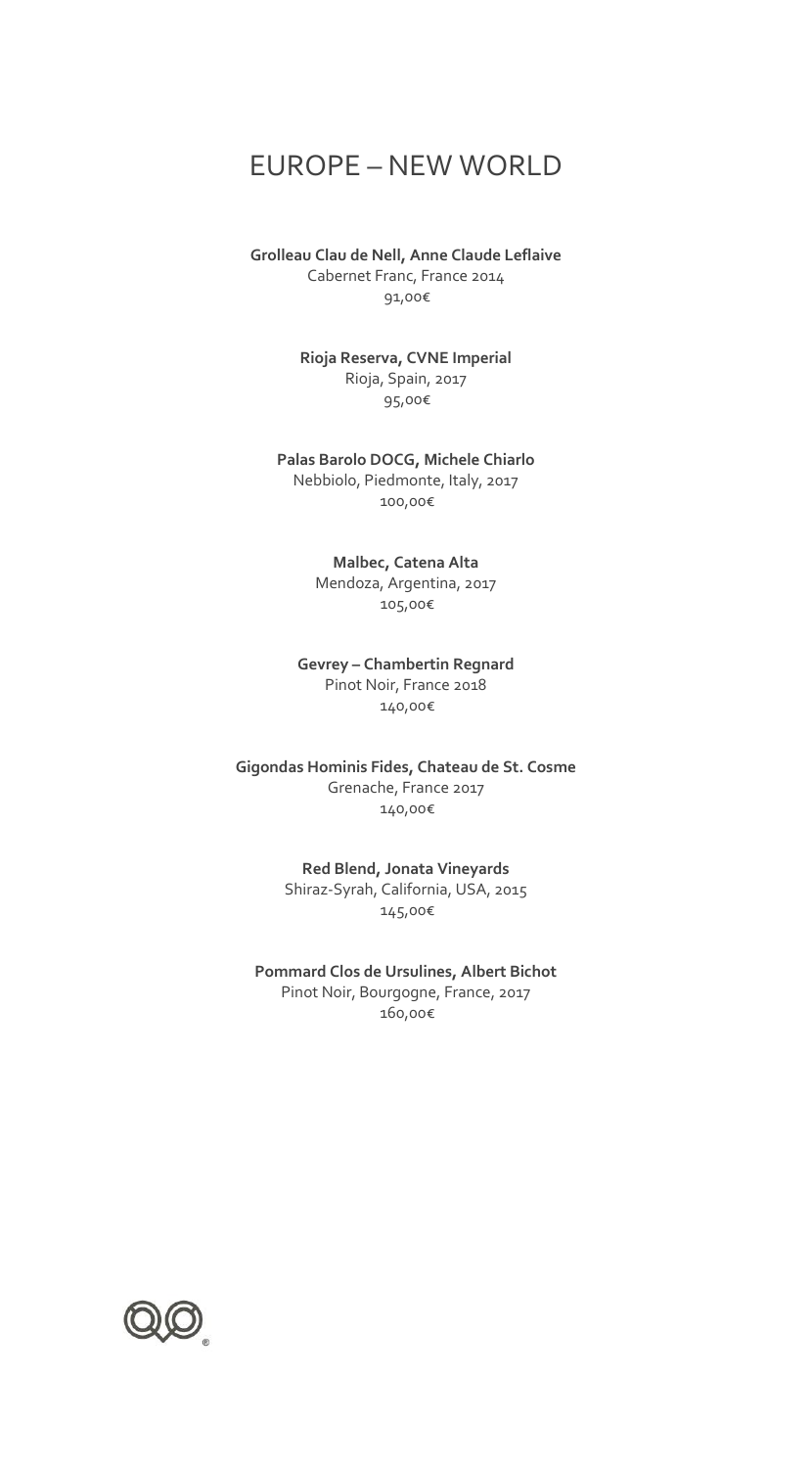### DESSERT WINES

**Grand Cru, Samos Cooperative** Muscat, 2019 18,00€

**Muscat of Lemnos, Estate Chatzigeorgiou** Muscat, 2017 19,00€

> **Anthemis, Samos Cooperative** Muscat, 2014 23,00€

**NYX, Spiliopoulos Winery** Mavrodaphne, Patras 32,00€

**Muscat of Rio, Parparoussis Winery** Patras, 2016 35,00€

**Chrysogerakas, Kir-Yianni Winery** Malagouzia-Gewürztraminer, Naoussa, 2013 45,00€

> **Malvasia, Moraitis Winery** Paros, 2011 49,00€

**Omega, Alpha Estate** Malagouzia-Gewürztraminer, Florina, 2016 50,00€

**Sole, Domaine Biblia Chora** Semillon – Traminer, Paggeon, 2016 51,00€

**Vinsanto, Argyros Estate** Assyrtiko-Athiri-Aidani, Santorini, 2013 67,00€

**Clarendelle Amberwine, C. Dillon inspired by Haut Brion** Semillon, Monbazillac, France, 2015 70,00€

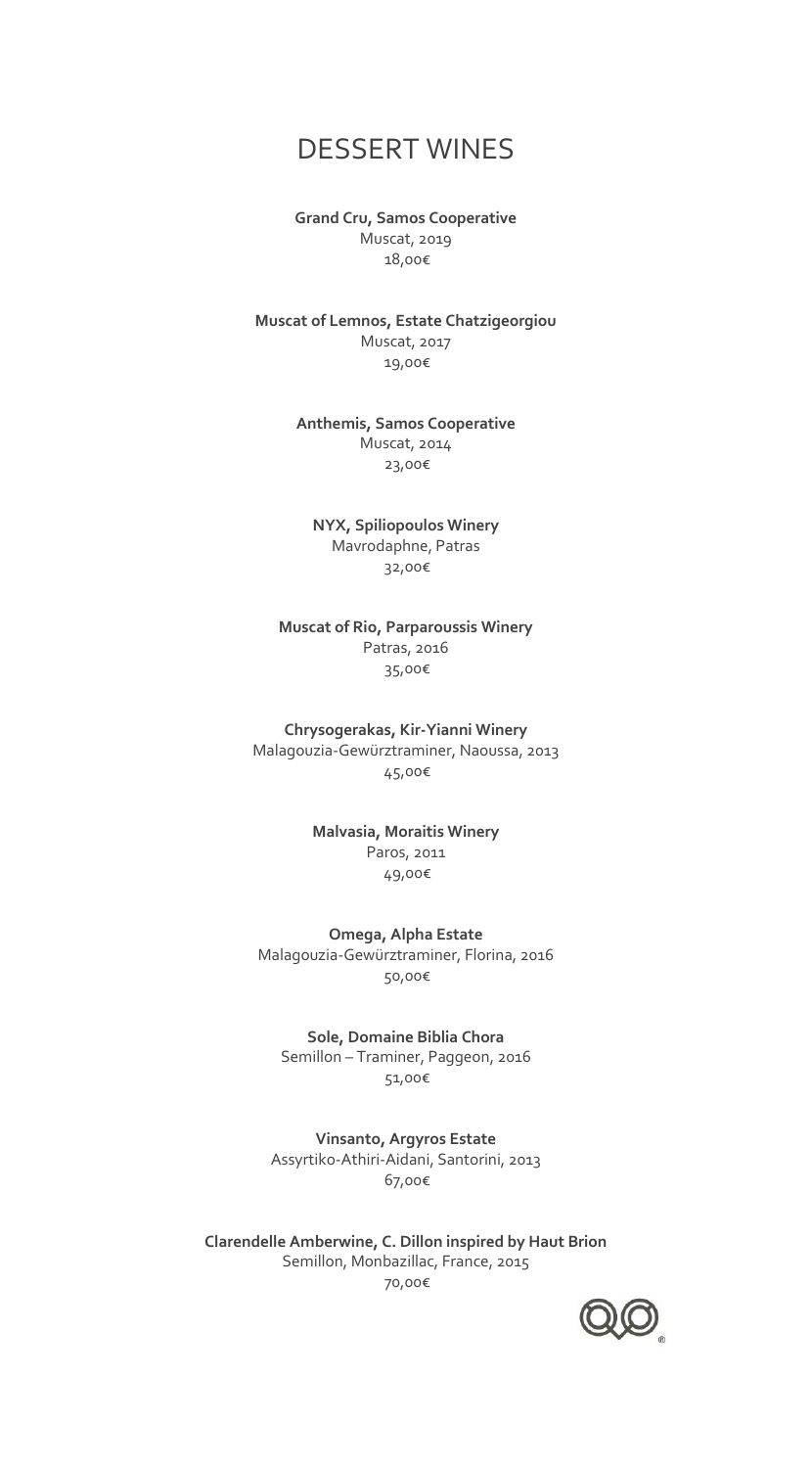# BEERS

**MAMOS Lager draught, glass,** 330ml 5.2%vol 4,00€

**MAMOS Lager draught, pitcher,** 1000ml 5.2%vol 11,00€

> **Heineken Lager,** 330ml 5.0%vol 5,00€

**Amstel Free,** 330ml 0% vol 5,00€

**Vergina, Premium Lager,** 330ml 5%vol 5,50€

**Vergina, Weiss,** 500ml 5.4%vol 5,50€

**Nissos Tinos, Pilsner,** 330ml 5%vol 6,00€

**Chios, Fresh House Ale,** 330ml 4.9%vol 6,00€

**Pikri, Indian Pale Ale,** 330ml 5.7%vol 6,00€

**Fischer Pilsner**, 330ml 5.0%vol 6,00€

**Septem, Monday's Pilsner,** 330ml 5%vol 6,00€